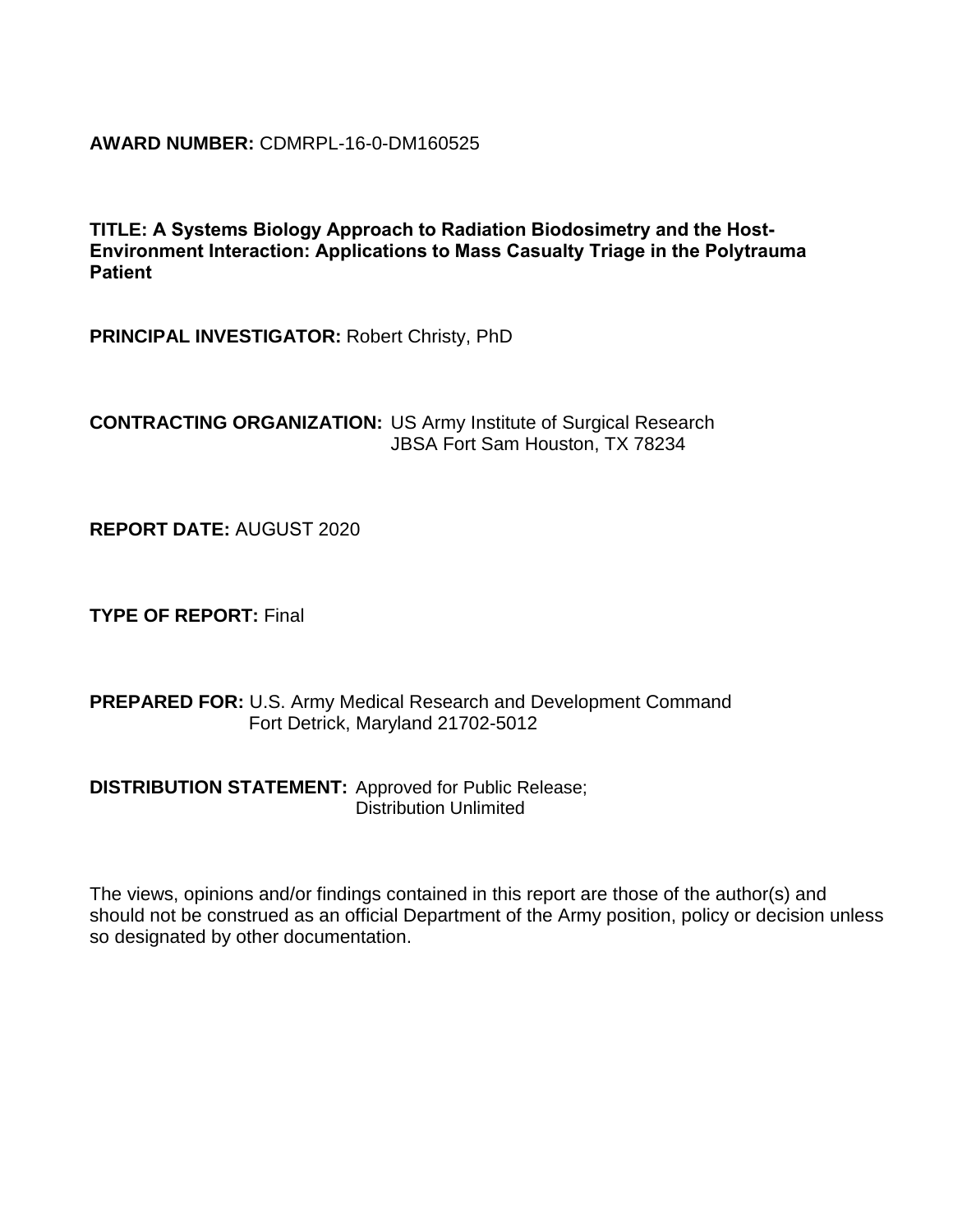|                                                                                                                                                                                                                                                                                                                                                                                                                                                                                                                                                                                                                                                                                                                                                                                                                                                                                                                                                                 |                  |                                                                    | Form Approved         |                             |                                                                                                                                                                                                                                                               |  |  |  |  |
|-----------------------------------------------------------------------------------------------------------------------------------------------------------------------------------------------------------------------------------------------------------------------------------------------------------------------------------------------------------------------------------------------------------------------------------------------------------------------------------------------------------------------------------------------------------------------------------------------------------------------------------------------------------------------------------------------------------------------------------------------------------------------------------------------------------------------------------------------------------------------------------------------------------------------------------------------------------------|------------------|--------------------------------------------------------------------|-----------------------|-----------------------------|---------------------------------------------------------------------------------------------------------------------------------------------------------------------------------------------------------------------------------------------------------------|--|--|--|--|
| <b>REPORT DOCUMENTATION PAGE</b>                                                                                                                                                                                                                                                                                                                                                                                                                                                                                                                                                                                                                                                                                                                                                                                                                                                                                                                                |                  |                                                                    | OMB No. 0704-0188     |                             |                                                                                                                                                                                                                                                               |  |  |  |  |
| Public reporting burden for this collection of information is estimated to average 1 hour per response, including the time for reviewing instructions, searching existing data sources, gathering and maintaining the<br>data needed, and completing and reviewing this collection of information. Send comments regarding this burden estimate or any other aspect of this collection of information, including suggestions for reducing<br>this burden to Department of Defense, Washington Headquarters Services, Directorate for Information Operations and Reports (0704-0188), 1215 Jefferson Davis Highway, Suite 1204, Arlington, VA 22202-<br>4302. Respondents should be aware that notwithstanding any other provision of law, no person shall be subject to any penalty for failing to comply with a collection of information if it does not display a currently<br>valid OMB control number. PLEASE DO NOT RETURN YOUR FORM TO THE ABOVE ADDRESS. |                  |                                                                    |                       |                             |                                                                                                                                                                                                                                                               |  |  |  |  |
| 1. REPORT DATE (DD-MMM-YYYY)                                                                                                                                                                                                                                                                                                                                                                                                                                                                                                                                                                                                                                                                                                                                                                                                                                                                                                                                    |                  | 2. REPORT TYPE                                                     |                       |                             | 3. DATES COVERED (From - To)                                                                                                                                                                                                                                  |  |  |  |  |
| AUGUST 2020<br><b>4. TITLE AND SUBTITLE</b>                                                                                                                                                                                                                                                                                                                                                                                                                                                                                                                                                                                                                                                                                                                                                                                                                                                                                                                     |                  | Final                                                              |                       |                             | 04/15/2017 to 04/14/2020<br><b>5a. CONTRACT NUMBER</b>                                                                                                                                                                                                        |  |  |  |  |
|                                                                                                                                                                                                                                                                                                                                                                                                                                                                                                                                                                                                                                                                                                                                                                                                                                                                                                                                                                 |                  | A Systems Biology Approach to Radiation Biodosimetry and the Host- |                       |                             |                                                                                                                                                                                                                                                               |  |  |  |  |
|                                                                                                                                                                                                                                                                                                                                                                                                                                                                                                                                                                                                                                                                                                                                                                                                                                                                                                                                                                 |                  |                                                                    |                       |                             | <b>5b. GRANT NUMBER</b>                                                                                                                                                                                                                                       |  |  |  |  |
| Environment Interaction: Applications to Mass Casualty Triage in the Polytrauma<br>Patient                                                                                                                                                                                                                                                                                                                                                                                                                                                                                                                                                                                                                                                                                                                                                                                                                                                                      |                  |                                                                    |                       |                             | CDMRPL-16-0-DM160525                                                                                                                                                                                                                                          |  |  |  |  |
|                                                                                                                                                                                                                                                                                                                                                                                                                                                                                                                                                                                                                                                                                                                                                                                                                                                                                                                                                                 |                  |                                                                    |                       |                             | <b>5c. PROGRAM ELEMENT NUMBER</b>                                                                                                                                                                                                                             |  |  |  |  |
| 6. AUTHOR(S)                                                                                                                                                                                                                                                                                                                                                                                                                                                                                                                                                                                                                                                                                                                                                                                                                                                                                                                                                    |                  |                                                                    |                       |                             | <b>5d. PROJECT NUMBER</b>                                                                                                                                                                                                                                     |  |  |  |  |
| Robert Christy, PhD                                                                                                                                                                                                                                                                                                                                                                                                                                                                                                                                                                                                                                                                                                                                                                                                                                                                                                                                             |                  |                                                                    |                       |                             | <b>5e. TASK NUMBER</b>                                                                                                                                                                                                                                        |  |  |  |  |
| Lauren Moffatt, PhD                                                                                                                                                                                                                                                                                                                                                                                                                                                                                                                                                                                                                                                                                                                                                                                                                                                                                                                                             |                  |                                                                    |                       | <b>5f. WORK UNIT NUMBER</b> |                                                                                                                                                                                                                                                               |  |  |  |  |
|                                                                                                                                                                                                                                                                                                                                                                                                                                                                                                                                                                                                                                                                                                                                                                                                                                                                                                                                                                 |                  |                                                                    |                       |                             |                                                                                                                                                                                                                                                               |  |  |  |  |
| 7. PERFORMING ORGANIZATION NAME(S) AND ADDRESS(ES)                                                                                                                                                                                                                                                                                                                                                                                                                                                                                                                                                                                                                                                                                                                                                                                                                                                                                                              |                  |                                                                    |                       |                             | 8. PERFORMING ORGANIZATION REPORT<br><b>NUMBER</b>                                                                                                                                                                                                            |  |  |  |  |
| US Army Institute of Surgical Research<br>3698 Chambers Pass, BHT-1                                                                                                                                                                                                                                                                                                                                                                                                                                                                                                                                                                                                                                                                                                                                                                                                                                                                                             |                  |                                                                    |                       |                             |                                                                                                                                                                                                                                                               |  |  |  |  |
| JBSA Fort Sam Houston, TX 78234                                                                                                                                                                                                                                                                                                                                                                                                                                                                                                                                                                                                                                                                                                                                                                                                                                                                                                                                 |                  |                                                                    |                       |                             |                                                                                                                                                                                                                                                               |  |  |  |  |
|                                                                                                                                                                                                                                                                                                                                                                                                                                                                                                                                                                                                                                                                                                                                                                                                                                                                                                                                                                 |                  | 9. SPONSORING / MONITORING AGENCY NAME(S) AND ADDRESS(ES)          |                       |                             | 10. SPONSOR/MONITOR'S ACRONYM(S)                                                                                                                                                                                                                              |  |  |  |  |
| U.S. Army Medical Research and Development Command (USAMRDC)<br>Fort Detrick, Maryland 21702-5012                                                                                                                                                                                                                                                                                                                                                                                                                                                                                                                                                                                                                                                                                                                                                                                                                                                               |                  |                                                                    |                       |                             | <b>USAMRDC</b>                                                                                                                                                                                                                                                |  |  |  |  |
|                                                                                                                                                                                                                                                                                                                                                                                                                                                                                                                                                                                                                                                                                                                                                                                                                                                                                                                                                                 |                  |                                                                    |                       |                             | <b>11. SPONSOR/MONITOR'S REPORT</b>                                                                                                                                                                                                                           |  |  |  |  |
|                                                                                                                                                                                                                                                                                                                                                                                                                                                                                                                                                                                                                                                                                                                                                                                                                                                                                                                                                                 |                  |                                                                    |                       |                             | <b>NUMBER(S)</b>                                                                                                                                                                                                                                              |  |  |  |  |
|                                                                                                                                                                                                                                                                                                                                                                                                                                                                                                                                                                                                                                                                                                                                                                                                                                                                                                                                                                 |                  |                                                                    |                       |                             |                                                                                                                                                                                                                                                               |  |  |  |  |
| <b>12. DISTRIBUTION / AVAILABILITY STATEMENT</b><br>Approved for Public Release; Distribution Unlimited<br><b>13. SUPPLEMENTARY NOTES</b>                                                                                                                                                                                                                                                                                                                                                                                                                                                                                                                                                                                                                                                                                                                                                                                                                       |                  |                                                                    |                       |                             |                                                                                                                                                                                                                                                               |  |  |  |  |
|                                                                                                                                                                                                                                                                                                                                                                                                                                                                                                                                                                                                                                                                                                                                                                                                                                                                                                                                                                 |                  |                                                                    |                       |                             |                                                                                                                                                                                                                                                               |  |  |  |  |
| <b>14. ABSTRACT</b>                                                                                                                                                                                                                                                                                                                                                                                                                                                                                                                                                                                                                                                                                                                                                                                                                                                                                                                                             |                  |                                                                    |                       |                             |                                                                                                                                                                                                                                                               |  |  |  |  |
|                                                                                                                                                                                                                                                                                                                                                                                                                                                                                                                                                                                                                                                                                                                                                                                                                                                                                                                                                                 |                  |                                                                    |                       |                             | We have successfully utilized rodent models of radiation and thermal injury to examine existing and novel biomarkers for                                                                                                                                      |  |  |  |  |
|                                                                                                                                                                                                                                                                                                                                                                                                                                                                                                                                                                                                                                                                                                                                                                                                                                                                                                                                                                 |                  |                                                                    |                       |                             | radiation exposure alone, thermal injury alone, or their combination. We quantified markers at varying levels in skin, blood, and                                                                                                                             |  |  |  |  |
|                                                                                                                                                                                                                                                                                                                                                                                                                                                                                                                                                                                                                                                                                                                                                                                                                                                                                                                                                                 |                  |                                                                    |                       |                             | major organs. The emphasis was on pan-omic work, but we related findings to ongoing and previous histopathology and                                                                                                                                           |  |  |  |  |
|                                                                                                                                                                                                                                                                                                                                                                                                                                                                                                                                                                                                                                                                                                                                                                                                                                                                                                                                                                 |                  |                                                                    |                       |                             | immunohistochemistry (IHC) to elucidate relationships between biomarker change and potential clinical impacts in samples<br>collected. A focus was on identification of candidate markers that are obtained least invasively (i.e., blood or skin biopsy) and |  |  |  |  |
|                                                                                                                                                                                                                                                                                                                                                                                                                                                                                                                                                                                                                                                                                                                                                                                                                                                                                                                                                                 |                  |                                                                    |                       |                             | therefore can be applied readily to the field for rapid assessment of military and civilian populations that have had potential                                                                                                                               |  |  |  |  |
| radiation exposure and/or thermal injury.                                                                                                                                                                                                                                                                                                                                                                                                                                                                                                                                                                                                                                                                                                                                                                                                                                                                                                                       |                  |                                                                    |                       |                             |                                                                                                                                                                                                                                                               |  |  |  |  |
|                                                                                                                                                                                                                                                                                                                                                                                                                                                                                                                                                                                                                                                                                                                                                                                                                                                                                                                                                                 |                  |                                                                    |                       |                             |                                                                                                                                                                                                                                                               |  |  |  |  |
|                                                                                                                                                                                                                                                                                                                                                                                                                                                                                                                                                                                                                                                                                                                                                                                                                                                                                                                                                                 |                  |                                                                    |                       |                             |                                                                                                                                                                                                                                                               |  |  |  |  |
|                                                                                                                                                                                                                                                                                                                                                                                                                                                                                                                                                                                                                                                                                                                                                                                                                                                                                                                                                                 |                  |                                                                    |                       |                             |                                                                                                                                                                                                                                                               |  |  |  |  |
|                                                                                                                                                                                                                                                                                                                                                                                                                                                                                                                                                                                                                                                                                                                                                                                                                                                                                                                                                                 |                  |                                                                    |                       |                             |                                                                                                                                                                                                                                                               |  |  |  |  |
|                                                                                                                                                                                                                                                                                                                                                                                                                                                                                                                                                                                                                                                                                                                                                                                                                                                                                                                                                                 |                  |                                                                    |                       |                             |                                                                                                                                                                                                                                                               |  |  |  |  |
|                                                                                                                                                                                                                                                                                                                                                                                                                                                                                                                                                                                                                                                                                                                                                                                                                                                                                                                                                                 |                  |                                                                    |                       |                             |                                                                                                                                                                                                                                                               |  |  |  |  |
| <b>15. SUBJECT TERMS</b>                                                                                                                                                                                                                                                                                                                                                                                                                                                                                                                                                                                                                                                                                                                                                                                                                                                                                                                                        |                  |                                                                    |                       |                             |                                                                                                                                                                                                                                                               |  |  |  |  |
| radiation, burn injury, mass casualty, biomarkers, systems biology                                                                                                                                                                                                                                                                                                                                                                                                                                                                                                                                                                                                                                                                                                                                                                                                                                                                                              |                  |                                                                    |                       |                             |                                                                                                                                                                                                                                                               |  |  |  |  |
| <b>16. SECURITY CLASSIFICATION OF:</b>                                                                                                                                                                                                                                                                                                                                                                                                                                                                                                                                                                                                                                                                                                                                                                                                                                                                                                                          |                  |                                                                    | <b>17. LIMITATION</b> | <b>18. NUMBER</b>           | 19a. NAME OF RESPONSIBLE PERSON                                                                                                                                                                                                                               |  |  |  |  |
|                                                                                                                                                                                                                                                                                                                                                                                                                                                                                                                                                                                                                                                                                                                                                                                                                                                                                                                                                                 |                  |                                                                    | OF ABSTRACT           | OF PAGES                    | <b>USAMRDC</b>                                                                                                                                                                                                                                                |  |  |  |  |
| a. REPORT<br>U                                                                                                                                                                                                                                                                                                                                                                                                                                                                                                                                                                                                                                                                                                                                                                                                                                                                                                                                                  | b. ABSTRACT<br>U | c. THIS PAGE<br>U                                                  | UU                    | 10                          | 19b. TELEPHONE NUMBER (include area<br>code)                                                                                                                                                                                                                  |  |  |  |  |
|                                                                                                                                                                                                                                                                                                                                                                                                                                                                                                                                                                                                                                                                                                                                                                                                                                                                                                                                                                 |                  |                                                                    |                       |                             | Standard Form 298 (Rev. 8-98)                                                                                                                                                                                                                                 |  |  |  |  |
|                                                                                                                                                                                                                                                                                                                                                                                                                                                                                                                                                                                                                                                                                                                                                                                                                                                                                                                                                                 |                  |                                                                    |                       |                             |                                                                                                                                                                                                                                                               |  |  |  |  |

**Prescribed by ANSI Std. Z39.18**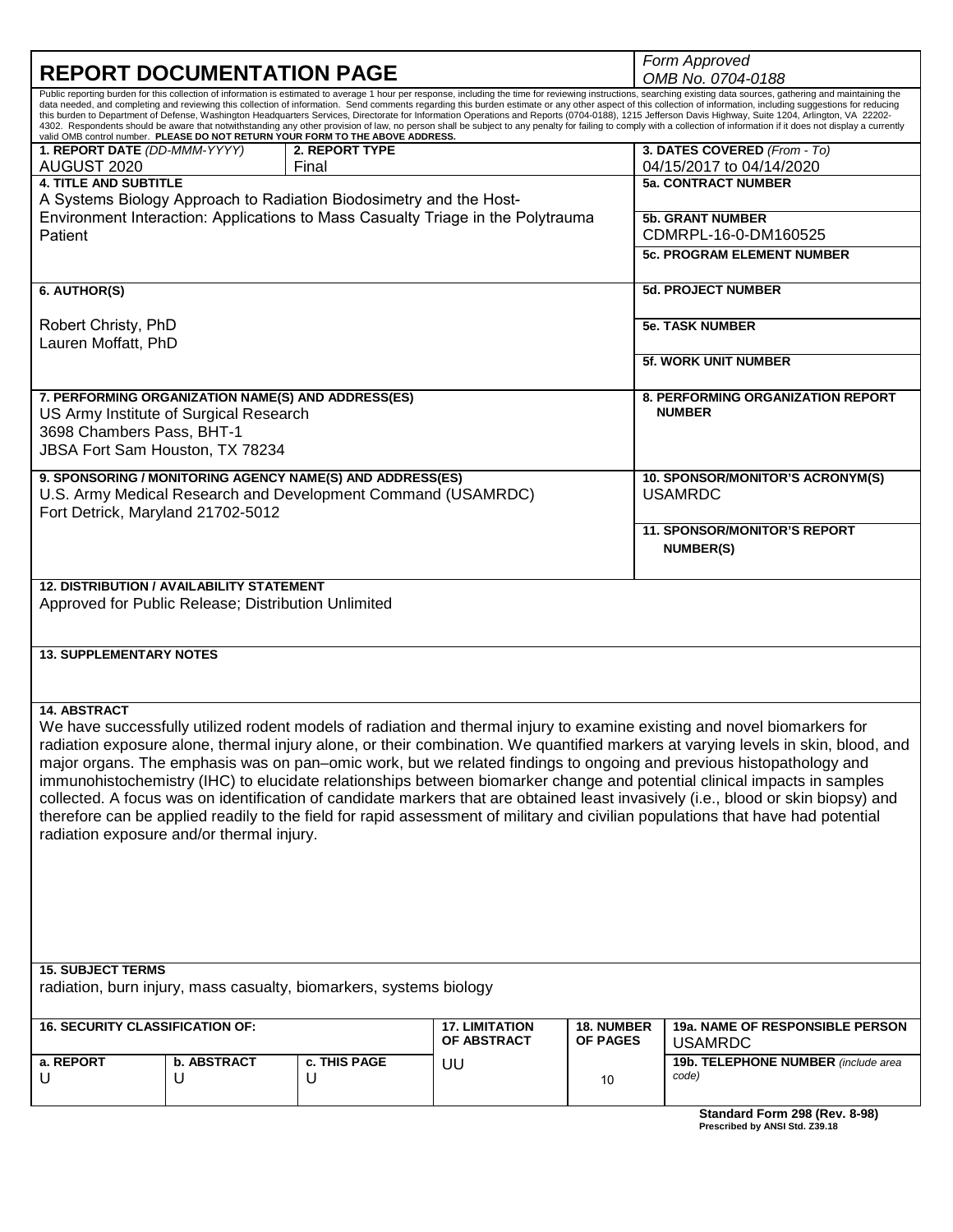Table of Contents

| 1. |                                                                                                       |  |
|----|-------------------------------------------------------------------------------------------------------|--|
| 2. |                                                                                                       |  |
| 3. |                                                                                                       |  |
|    |                                                                                                       |  |
|    |                                                                                                       |  |
|    | What opportunities for training and professional development has the project provided? 6              |  |
|    |                                                                                                       |  |
|    |                                                                                                       |  |
| 4. |                                                                                                       |  |
|    |                                                                                                       |  |
|    |                                                                                                       |  |
|    |                                                                                                       |  |
|    |                                                                                                       |  |
| 5. |                                                                                                       |  |
|    |                                                                                                       |  |
|    |                                                                                                       |  |
|    |                                                                                                       |  |
|    |                                                                                                       |  |
|    |                                                                                                       |  |
|    |                                                                                                       |  |
| 6. |                                                                                                       |  |
|    |                                                                                                       |  |
|    |                                                                                                       |  |
|    |                                                                                                       |  |
|    |                                                                                                       |  |
| 7. |                                                                                                       |  |
|    |                                                                                                       |  |
|    | Has there been a change in the active other support of the PD/PI(s) or senior/key personnel since the |  |
|    |                                                                                                       |  |
| 8. |                                                                                                       |  |
| 9. |                                                                                                       |  |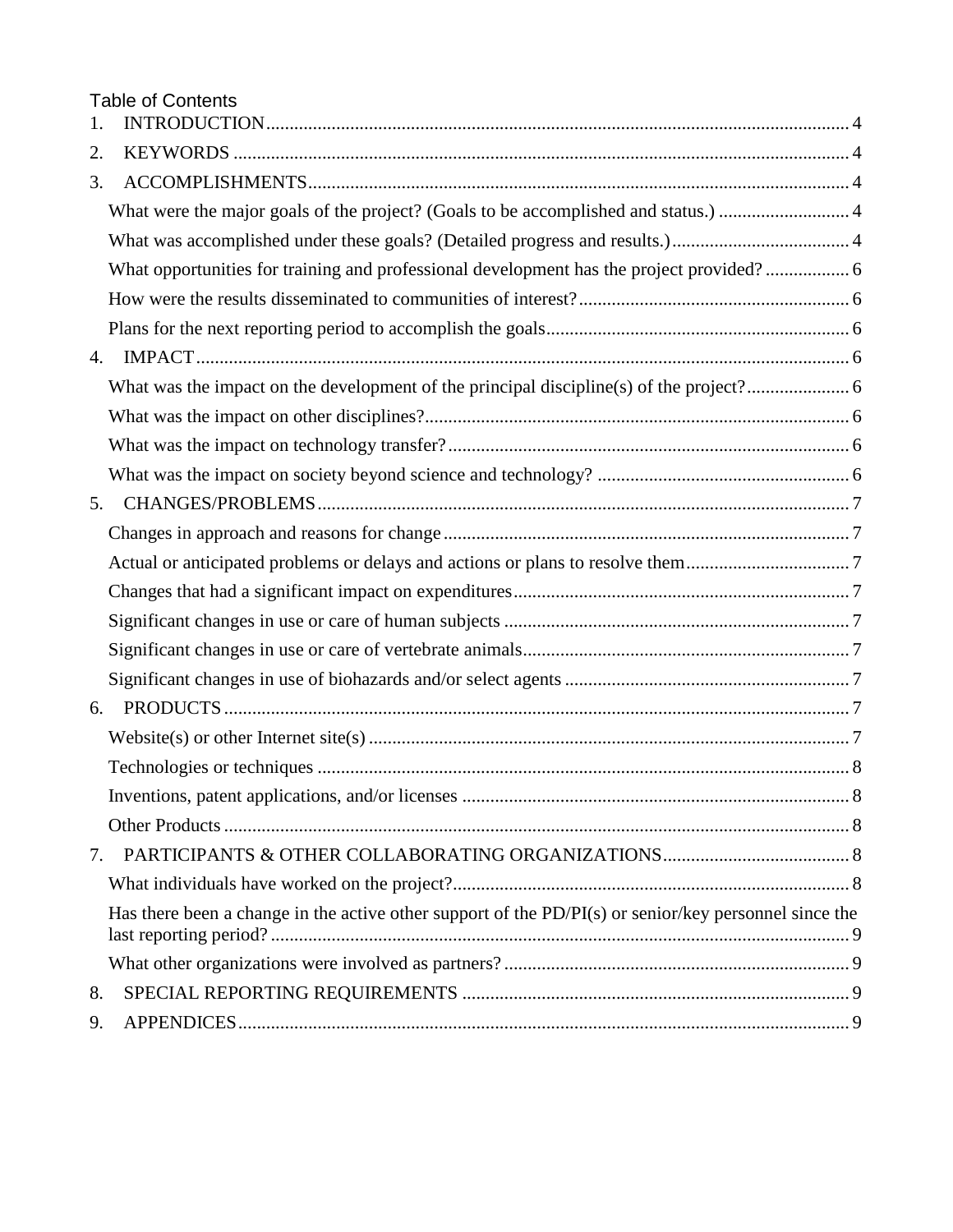## <span id="page-3-0"></span>**1. INTRODUCTION**

We have successfully utilized rodent models of radiation and thermal injury to examine existing and novel biomarkers for radiation exposure alone, thermal injury alone, or their combination. We quantified markers at varying levels in skin, blood, and major organs. The emphasis was on pan–omic work, but we related findings to ongoing and previous histopathology and immunohistochemistry (IHC) to elucidate relationships between biomarker change and potential clinical impacts in samples collected. A focus was on identification of candidate markers that are obtained least invasively (i.e., blood or skin biopsy) and therefore can be applied readily to the field for rapid assessment of military and civilian populations that have had potential radiation exposure and/or thermal injury.

## <span id="page-3-1"></span>**2. KEYWORDS**

radiation, burn injury, mass casualty, biomarker, systems biology

## <span id="page-3-2"></span>**3. ACCOMPLISHMENTS**

#### <span id="page-3-3"></span>**What were the major goals of the project? (Goals to be accomplished and status.)**

#### *Aim 1: Biomarker Identification - 100% complete*

Major Task 1: Secure IACUC and ACURO Approval and Plan for Exposures with Consultation from AFRRI - 100% complete

Major Task 2: Perform Single Injury Animal Exposures (n = 432 animals, C57BL6 mouse) - 100% complete

Major Task 3: Perform Combined Injury/Exposure groups (n= 486 animals, C57BL6 mouse) – 100% complete

Major Task 4: -omics Assays for molecular biomarker identification - 100% complete

Major Task 5: H2AX/Histologic Assays for histologic biomarker identification and confirmation. - 100% complete

## *Aim 2: Biomarker Detection and Timeline Assessment - 100% complete*

Major Task 1: Temporal/Chronologic Analyses of Data to assess for biomarker dynamics over time and optimal window for detectable signals. - 100% complete

Determine whether there is a dose-dependent and time-dependent response that can be seen with this molecule(s) or other biomarker, such as RIN value. - 100% complete

## *Aim 3: Biomarker Sample Source Optimization - 100% complete*

Major Task 1: Comparison of sample types for identification of best sample source - 100% complete

Determine whether this biomarker signal can be detected strongly enough in the least-invasively obtained sample (saliva, then feces/urine, then blood, then skin biopsy) to make it translatable to mass casualty/field triage. - 100% complete

## *Aim 4: Analysis, Reporting, and Communications of Findings - 100% complete*

Major Task 1: Final Data Analysis - 100% complete

## <span id="page-3-4"></span>**What was accomplished under these goals? (Detailed progress and results.)**

#### *Aim 1: Biomarker Identification*

Major Task 1: Secure IACUC and ACURO Approval and Plan for Exposures with Consultation from AFRRI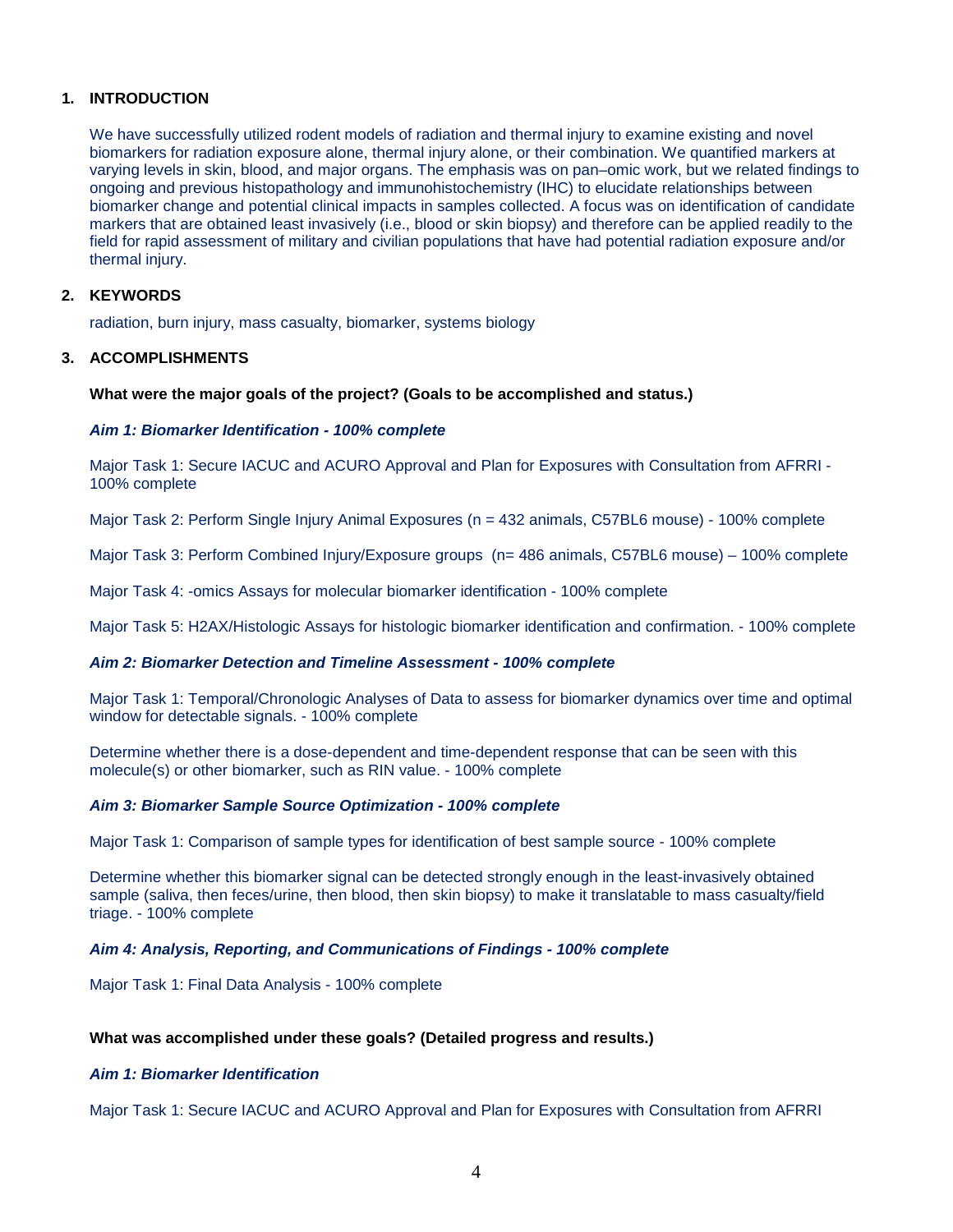*All appropriate regulatory approvals have been maintained for animal use in this study. Protocols have been renewed at the MedStar Health Research Institute IACUC, and subsequently were maintained with the ACURO office.* 

Major Task 2: Perform Single Injury Animal Exposures, n = 432 animals

*All of the animal exposures have been completed for both burn and radiation only exposures, with the majority of animals exposed completing a 14 day time course. The highest radiation only exposure group however only survives until day 6, therefore this group did not complete the full proposed time course.*

Major Task 3: Perform Combined Injury/Exposure groups, n= 486 animals

*All of the combination injury animal exposures have also been completed. We have observed a clear combinatorial effect on mortality however, and have had to adjust our experimental groups accordingly to end the time courses following the combination 20% burn injury and radiation exposure to 2 days, in order to ensure viable sample collection. We also modified the lowest dose of exposure down to 0.5 gray in order to see if we could minimize mortality and gain additional data.* 

Major Task 4: -omics Assays for molecular biomarker identification

*All samples generated to date and preserved for subsequent molecular analysis have been transferred to USACEHR for processing and assay. Additionally, samples have been included as "extra" in order to optimize processing from skin samples. Optimization is complete and all blood, skin, and liver RNA samples have been purified. Blood and skin samples sets have been applied to DNA microarray hybridization and scanning. Initial quality control (QC) analysis of the blood and samples is complete and is underway for the liver samples. Downstream analysis on blood and skin microarray results is complete.* 

Major Task 5: H2AX/Histologic Assays for histologic biomarker identification and confirmation.

*H&E stains have been completed on skin samples representing every exposure group and other assays will need to remain underway.* 

## *Aim 2: Biomarker Detection and Timeline Assessment*

Major Task 1: Temporal/Chronologic Analyses of Data to assess for biomarker dynamics over time and optimal window for detectable signals.

Determine whether there a dose-dependent and time-dependent response that can be seen with this molecule(s) or other biomarker, such as RIN value.

We assessed the RNA Integrity Number (RIN) for the blood RNA samples, as a potential biomarker for dose and time dependent effects of ionizing radiation. Manuscript has been published which describes this, and a presentation given at the RAND sponsored DoD State of the Science meeting on Blast-related burn injuries.

## *Aim 3: Biomarker Sample Source Optimization*

Major Task 1: Comparison of sample types for identification of best sample source

Determine whether this biomarker signal can be detected strongly enough in the least-invasively obtained sample (saliva, then feces/urine, then blood, then skin biopsy) to make it translatable to mass casualty/field triage.

We have compared skin and blood as sample sources for exposure markers for each experimental group.

## *Aim 4: Analysis, Reporting, and Communications of Findings*

Comparisons of skin and blood microarray results have taken place. Comparison between current and previously obtained skin microarray results is near completion. Two additional manuscripts are in preparation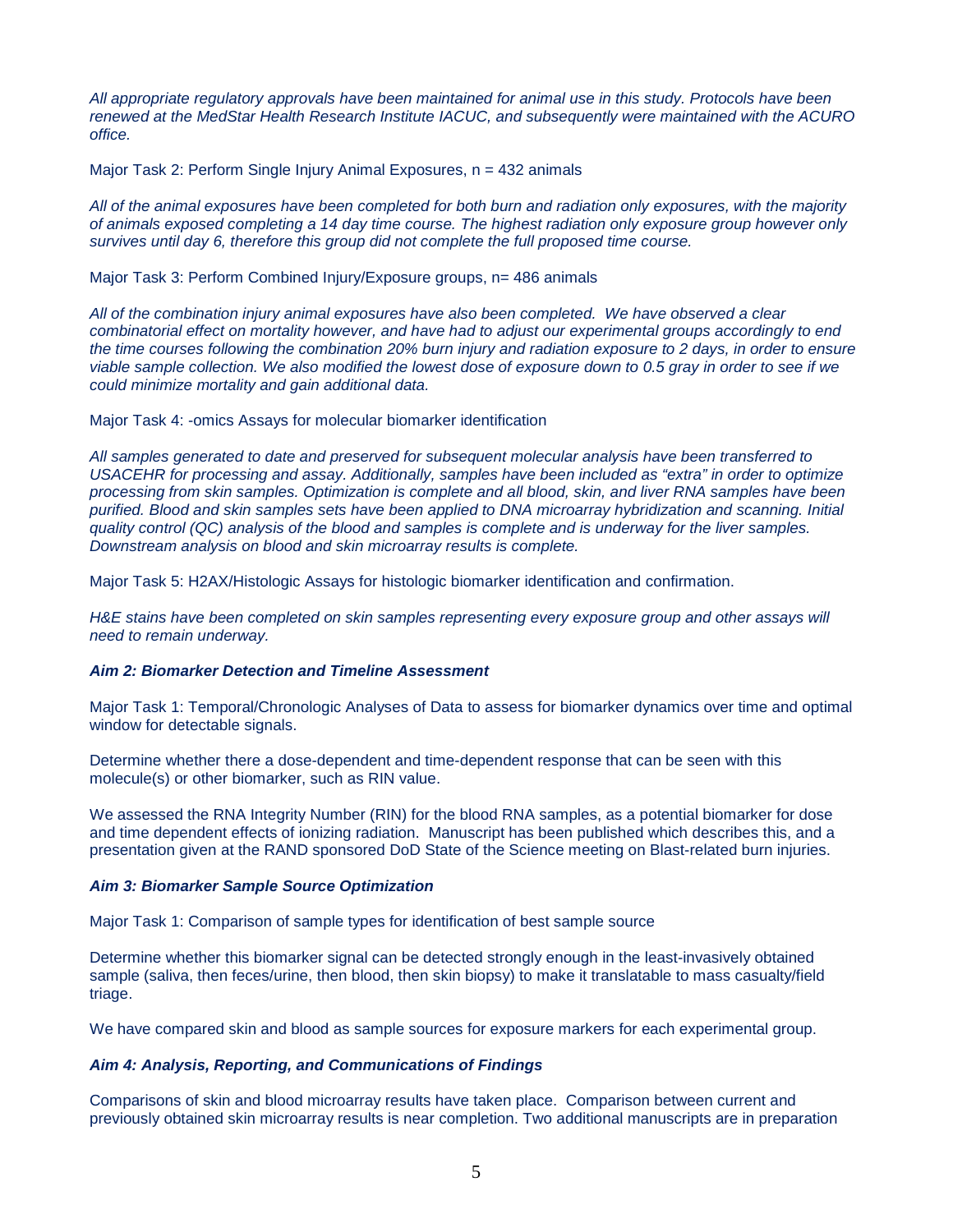describing findings, and multiple abstracts are being submitted to the American Burn Association annual meeting (2021 meeting).

Major Task 1: Final Data Analysis

Data analysis is near completion. This was somewhat delayed as a change of primary analyst from Dr. Clifford to Dr. Alkhalil occurred in approximately the end of Y02.

## *Key Findings or Accomplishments:*

Preliminary data indicate differential gene expression that is time and dose dependent. The highest dose previously tested (20Gy) is lethal by >7days and exerts effects related to inflammatory disease states in skin. We have verified this in the present animal work and have completed animal model work according to modifications related to observations of mortality.

## <span id="page-5-0"></span>**What opportunities for training and professional development has the project provided?**

A surgical research fellow was an active participant in the animal modeling and data analysis during the course of this project. He presented some of the data at a conference and worked in collaboration with Dr. Alkhalil. Three medical students have had the opportunity to learn skill sets in sample preservation and processing for histology with samples generated in this project. This learning occurred with the students under the mentorship of more senior lab staff. In addition, one summer student that was part of the Army Educational Outreach Program (AEOP) has gained hands on experience purifying RNA from collected skin and blood samples from the experiment.

#### <span id="page-5-1"></span>**How were the results disseminated to communities of interest?**

Results were presented at the 2018 and 2019 MHSRS conferences, and at the 2019 Wound Healing Society conference. Additionally the first of at least 3 manuscripts has been published in the peer reviewed literature on data resulting from the present work (PMID: 32282289).

## <span id="page-5-2"></span>**Plans for the next reporting period to accomplish the goals**

Although this is the final report and POP is over, we plan to continue to complete manuscripts, tie up data analyses, and potentially seek additional funding to be able to process and analyze additional samples that have been preserved from the animal models.

## <span id="page-5-3"></span>**4. IMPACT**

## <span id="page-5-4"></span>**What was the impact on the development of the principal discipline(s) of the project?**

We believe that our findings on RIN values and their association with exposure and potential prediction of outcome are significant and may be highly translatable to human subjects in mass casualty incidents. Additionally, this may even be applicable to other radiation exposure scenarios.

#### <span id="page-5-5"></span>**What was the impact on other disciplines?**

As stated above, there could be potential for other fields to apply the biomarkers we are identifying, including RIN value change, to areas such as radiation oncology and other occupational sources of radiation.

## <span id="page-5-6"></span>**What was the impact on technology transfer?**

Nothing to report.

## <span id="page-5-7"></span>**What was the impact on society beyond science and technology?**

Nothing to report.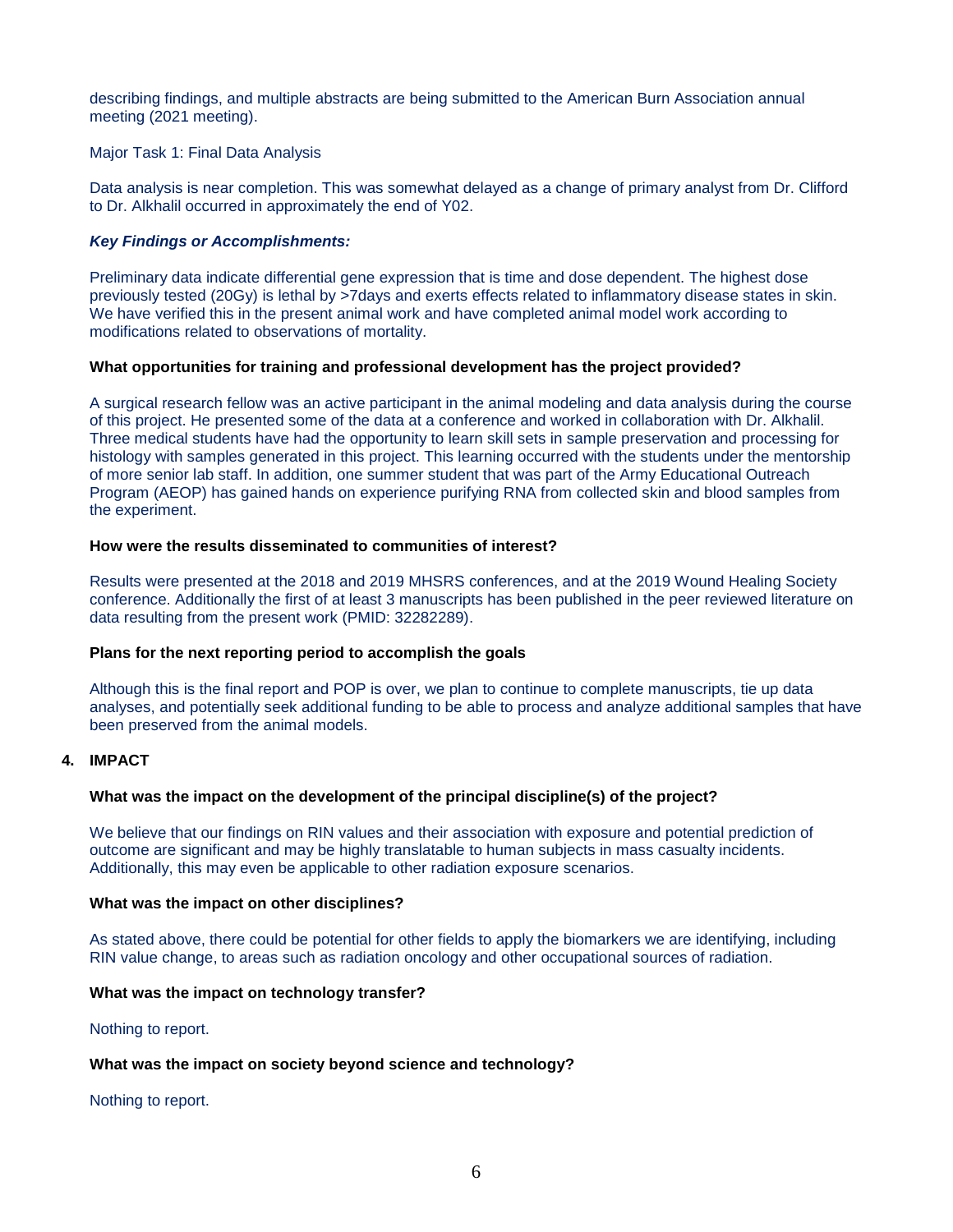## <span id="page-6-0"></span>**5. CHANGES/PROBLEMS**

<span id="page-6-1"></span>**Changes in approach and reasons for change**

Nothing to report.

<span id="page-6-2"></span>**Actual or anticipated problems or delays and actions or plans to resolve them**

Nothing to report.

<span id="page-6-3"></span>**Changes that had a significant impact on expenditures**

Nothing to report.

<span id="page-6-4"></span>**Significant changes in use or care of human subjects**

Nothing to report.

<span id="page-6-5"></span>**Significant changes in use or care of vertebrate animals**

Nothing to report.

<span id="page-6-6"></span>**Significant changes in use of biohazards and/or select agents**

Nothing to report.

## <span id="page-6-7"></span>**6. PRODUCTS**

#### **Journal publications**

Alkhalil A, Clifford JL, Ball R, Day A, Chan R, Carney BC, Miller SA, Campbell R, Kumar R, Gautam A, Hammamieh R, Moffatt LT, Shupp JW. Blood RNA Integrity is a Direct and Simple Reporter of Radiation Exposure and Prognosis: A Pilot Study. Radiat Res. 2020 Jun 1;193(6):543-551. doi: 10.1667/RR15527.1. PMID: 32282289

#### **Books or other non-periodical, one-time publications**

Nothing to Report.

## **Other publications, conference papers, and presentations**

Alkhalil A, Clifford J, Ball R, Day A, Miller S, Campbell R, Kumar R, Hammamieh R, Moffatt L, Shupp J. May 2019. Blood mRNA Integrity is a Direct and Simple Reporter of Radiation Exposure. Wound Healing Society 31st Annual Meeting, San Antonio, TX

Garg G, Alkhalil A, Clifford J, Ball R, Day A, Miller S, Campbell R, Kumar R, Hammamieh R, Moffatt L, Shupp J. Jun 2019. Assessment of Radiation Exposure by MRNA Integrity Bioanalysis. Shock Society, 42nd Annual Conference on Shock, Coronado, CA

Alkhalil A, Clifford J, Ball R, Day A, Miller S, Campbell R, Kumar R, Hammamieh R, Moffatt L, Shupp J. Aug 2019. Blood mRNA Integrity is a Direct and Simple Reporter of Radiation Exposure. Military Health Services Research Symposium (MHSRS), Kissimmee, FL

## <span id="page-6-8"></span>**Website(s) or other Internet site(s)**

Nothing to Report.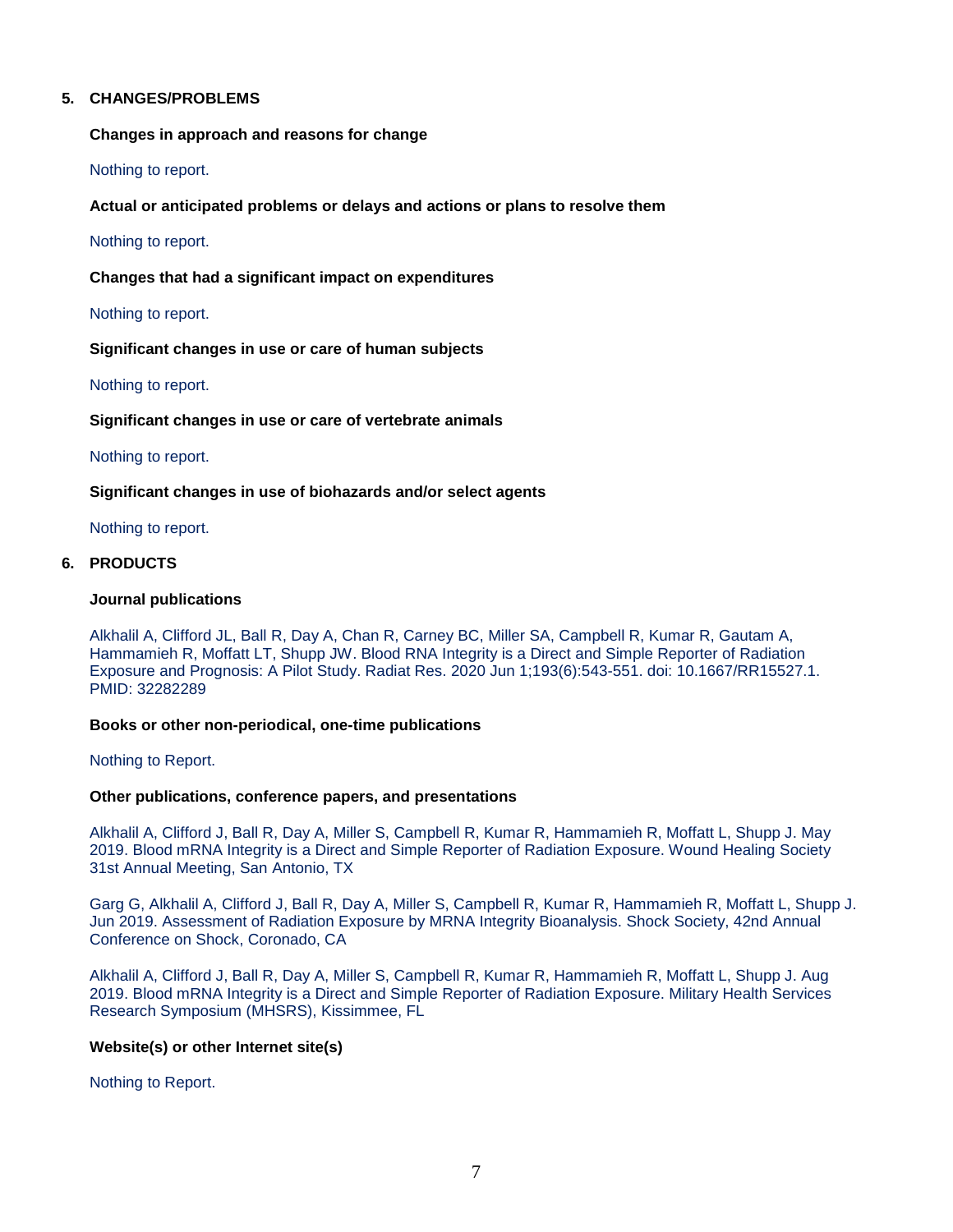## <span id="page-7-0"></span>**Technologies or techniques**

## Nothing to Report.

## <span id="page-7-1"></span>**Inventions, patent applications, and/or licenses**

Nothing to Report.

## <span id="page-7-2"></span>**Other Products**

Biospecimen collections; we have collected all organs from experimental animals and therefore will have accumulated samples that will be kept in a repository if full samples are not used in presently described assays.

## <span id="page-7-3"></span>**7. PARTICIPANTS & OTHER COLLABORATING ORGANIZATIONS**

## <span id="page-7-4"></span>**What individuals have worked on the project?**

Name: John Clifford, PhD Project Role: Investigator Researcher Identifier (e.g. ORCID ID): N/A Nearest person month worked: 2.0 Contribution to Project: Planning, coordination, re-analysis of preliminary data, experimental design development and initial execution

Name: Lauren Moffatt, PhD Project Role: Investigator Researcher Identifier (e.g. ORCID ID): N/A Nearest person month worked: 2.0 Contribution to Project: Regulatory approvals, planning, coordination, experimental design development and initial execution

Name: Abdulnaser Alkhalil, PhD Project Role: Investigator Researcher Identifier (e.g. ORCID ID): N/A Nearest person month worked: 1.0 Contribution to Project: Planning, coordination, re-analysis of preliminary data, experimental design development and execution and coordination of animal exposures

Name: Campbell, Ross, PhD Project Role: Statistician, Data Manager Researcher Identifier (e.g. ORCID ID): N/A Nearest person month worked: 0.5 Contribution to Project: Re-analysis of preliminary data, experimental design development

Name: Duncan Donohue, PhD Project Role: Statistician, Data Manager Researcher Identifier (e.g. ORCID ID): N/A Nearest person month worked: 1.0<br>Contribution to Project: Re-Re-analysis of preliminary data, experimental design development Name: Robert Christy, PhD Project Role: Principal Investigator Researcher Identifier (e.g. ORCID ID): N/A Nearest person month worked: 0.5 Contribution to Project: Oversight of planning, coordination, experimental design development

Name: Sanchita Ghosh, PhD Project Role: Consultant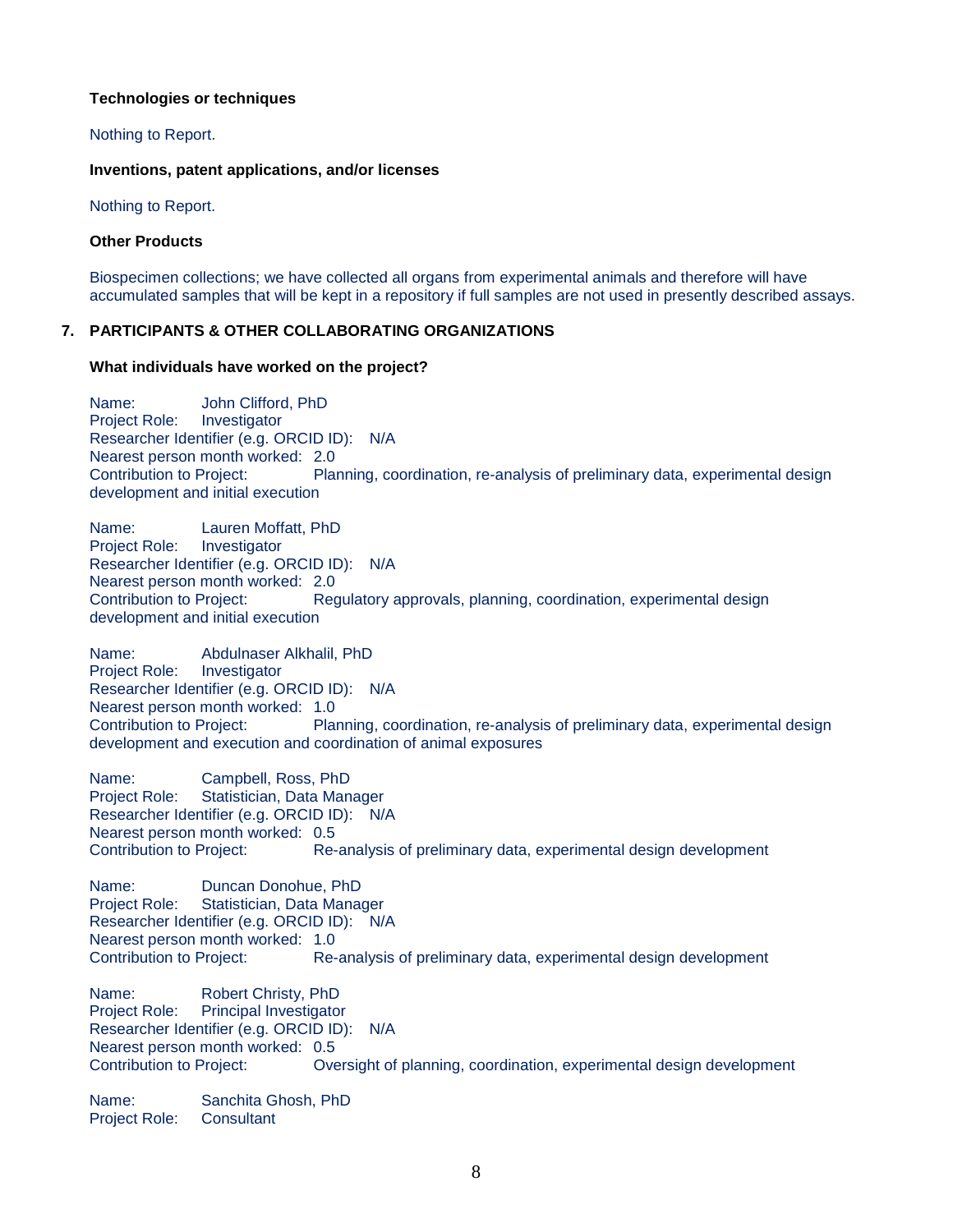Researcher Identifier (e.g. ORCID ID): N/A Nearest person month worked: 2.0 Contribution to Project: Radiation-related regulatory approvals, and associated planning, coordination, experimental design development

Name: Anna Day, BS<br>Proiect Role: Technician Project Role: Researcher Identifier (e.g. ORCID ID): N/A Nearest person month worked: 3.0<br>Contribution to Project: Exe Execution of animal exposures and materials acquisition, sample tracking to Project: Execution of animal exposures, sample tracking

Name: Karina Charipova, BS Project Role: Technician/Student Researcher Identifier: N/A Nearest person month worked: 1.0 Contribution to project: Sample processing, initial histology

Name: Kyle Monger, BS Project Role: Technician Researcher Identifier (e.g. ORCID ID): N/A Nearest person month worked: 3.0 **Contribution** 

<span id="page-8-0"></span>**Has there been a change in the active other support of the PD/PI(s) or senior/key personnel since the last reporting period?**

#### Nothing to Report

<span id="page-8-1"></span>**What other organizations were involved as partners?**

No additional organizations were involved, other than those originally listed in the SOW and funded as subawardees.

## <span id="page-8-2"></span>**8. SPECIAL REPORTING REQUIREMENTS**

#### **QUAD CHART**

*Convert this report to a PDF file and append updated quarterly Quad Chart in PDF as an appendix.*

## **9. APPENDICES**

<span id="page-8-3"></span>*Attach all appendices that contain information that supplements, clarifies or supports the text. Examples include original copies of journal articles, reprints of manuscripts and abstracts, a curriculum vitae, patent applications, study questionnaires, and surveys, etc.*